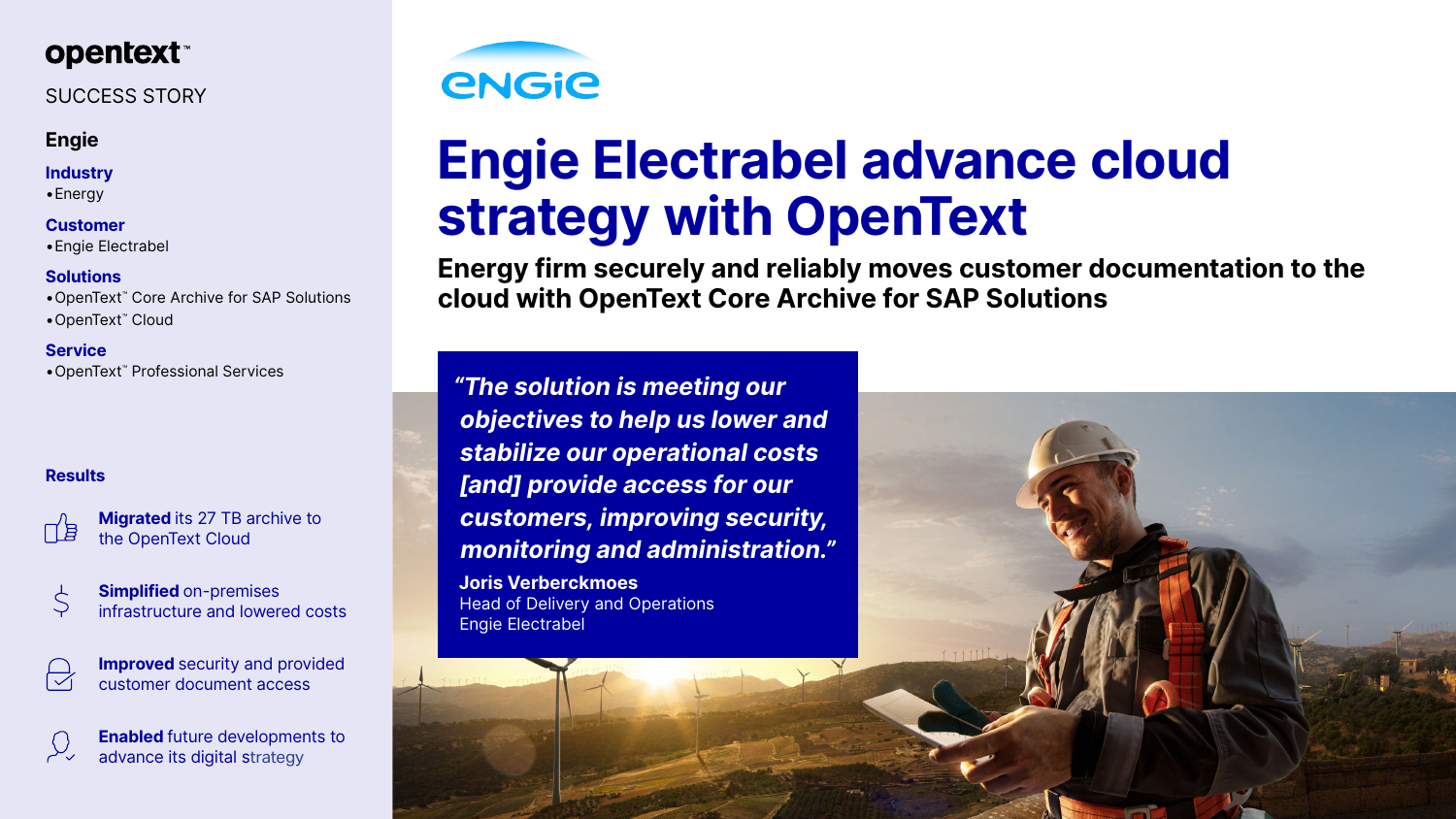### Engie Electrabel advance cloud strategy with OpenText

**Engie Electrabel is the top producer and supplier of Energy in Belgium, with origins dating back to 1905. Having grown to become Belgium's largest Energy firm in 2007, Electrabel, as it was then known, later became a wholly owned subsidiary of Engie. Engie is a global organization and the world's largest, non-state-owned Energy company, with operations in 70 countries and across all continents.** 

**opentext™** 

In Belgium, the firm has 2.5 million customers in all sectors, as well as more than 4,300 employees, 153 wind turbines and a generating capacity of 9,667 MW.

The utility industry is transforming and Engie Electrabel wants its strategy to focus on the digital customer experience, exploiting the innovations available with cloud-based solutions. As the volume of information grows, Engie Electrabel needs to reduce both risk and costs.

For many years, the firm has used OpenText™ Archiving and Document Access for SAP<sup>®</sup> Solutions on-premises to improve the access, performance and lifecycle management of customer-related documentation for its critical SAP environment.

Joris Verberckmoes, head of Delivery and Operations at Engie Electrabel, explained further. *"The archival of content from SAP, both data and documents, whilst critical for record keeping and the provision of customer service, is not a core part of our business. So, when looking at which of our applications could be moved to the cloud to reduce cost and the support overhead, this was an ideal candidate."* 

A move to the cloud would ensure that the solution is always up to date, eliminating the need to make costly investments to remain compliant. This would enable the IT landscape to be improved and

simplified by decommissioning current solutions, reducing storage use, database overhead and internal support and maintenance.

Having evaluated a number of potential solutions to replace the on-premises implementation and migrate content to the cloud, one solution stood out.

*"We took the decision to remain with OpenText, after many years of successful collaboration. As well as providing the operational capabilities we sought, OpenText*™ *Core Archive for SAP Solutions was highly regarded by top analyst companies, including Gartner and Forrester,"* said Verberckmoes. *"A key area for us was the migration of our existing content, around 27 TB. OpenText was able to clearly show us how the migration could be achieved, with no negative impact on our day-to-day business activities."* 

Among the many factors that influenced the choice was the seamless integration between OpenText and SAP. Users do not have to learn a new interface, they simply continue to use SAP in the way they are used to and OpenText provides the content needed to carry out the task at hand.

*"The OpenText solution enables us to deliver customer-related content directly to the customer too, through our MyEngie customer portal over the internet,"* stated Verberckmoes. *"Delivering customer service digitally is key to our future strategy and with a variety of prebuilt OpenText adaptors and its adherence to standards such as CMIS [Content Management Interoperability Services] we can provide content quickly and easily through any number of applications or services, adding value to our customers."* 

OpenText collaborated closely with the IT team at Engie Electrabel to deliver the project. The solution was deployed out-of-the-box without *"OpenText has effectively become the standard for SAP data and document archiving at Engie Electrabel, allowing us to leverage our knowledge and the investments we have made."*  **Joris Verberckmoes** 

Head of Delivery and Operations Engie Electrabel